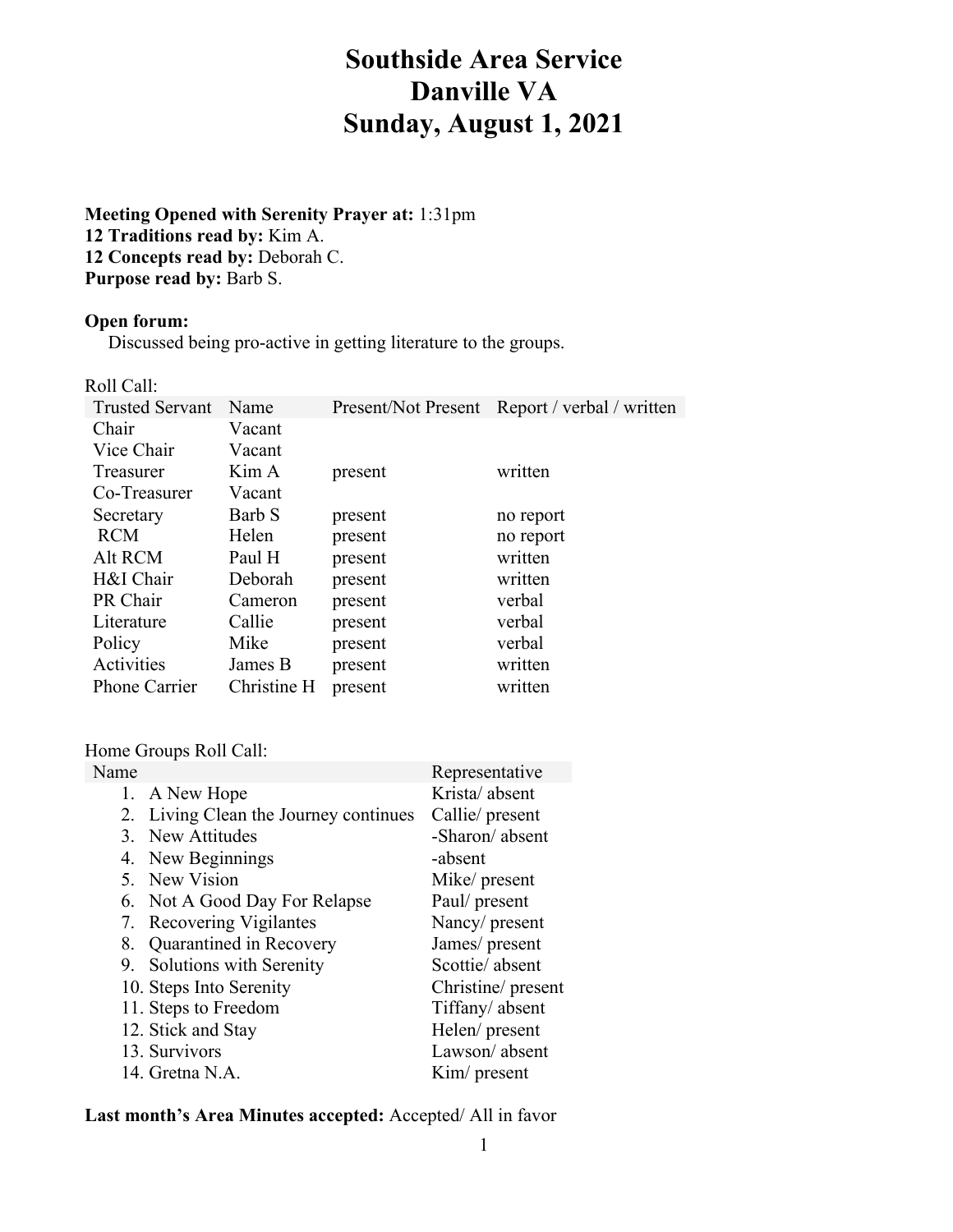# **Chair Person's Report:**

**Vice Chair Report:** 

# **Treasurer Report:**

# **SOUTHSIDE AREA MONTHLY TREASURER'S REPORT**

**Date: August 2021 / reporting for July 2021**

| <b>BEGINNING BALANCE</b>             | \$1,051.91                   |                                                            |
|--------------------------------------|------------------------------|------------------------------------------------------------|
| <b>GROUP DONATIONS</b>               |                              |                                                            |
| A NEW HOPE                           |                              |                                                            |
| <b>LIVING CLEAN</b>                  |                              |                                                            |
| <b>NEVER ALONE</b>                   |                              |                                                            |
| <b>NEW ATTITUDES</b>                 |                              |                                                            |
| <b>NEW BEGINNINGS</b>                |                              |                                                            |
| <b>NEW VISION</b>                    | \$20.00                      | Check (Mary Kay)                                           |
| NOT A GOOD DAY FOR RELAPSE           |                              |                                                            |
| RECOVERING VIGILANTES                | \$40.00                      | cashapp July 8/21 debra                                    |
| <b>QUARANTINED IN RECOVERY</b>       |                              |                                                            |
| <b>SOLUTIONS WITH SERENITY</b>       | \$24.00                      | cashapp 7/4/21                                             |
| <b>STEPS INTO SERENITY</b>           | \$25.00                      | Cashapp 7/26/21                                            |
| <b>STEPS TO FREEDOM</b>              |                              |                                                            |
| <b>SURVIVORS</b>                     | \$10.00                      | cashapp $7/11/21$                                          |
| <b>GRETNA</b>                        |                              |                                                            |
|                                      | <b>TOTAL GROUP DONATIONS</b> | \$119.00                                                   |
| <b>OTHER INCOME</b>                  |                              |                                                            |
| LITERATURE                           | \$0.00                       |                                                            |
| <b>Activities (Spring Fling)</b>     | \$37.93                      | refund overage - requested for Spring Fling Cashapp 7/1/21 |
| <b>Personal Electronic Donations</b> |                              |                                                            |
|                                      | <b>TOTAL INCOME</b>          | \$156.93                                                   |

#### **LESS EXPENSES**

| <b>Pavee</b>         | Check # | Amount      |                           |
|----------------------|---------|-------------|---------------------------|
| <b>CARNA</b>         |         |             | negative number           |
| <b>Free State</b>    | 2386    | ( \$159.24) | outstanding balance       |
| <b>Free State</b>    | 2387    | ( \$335.02) | <b>National Night Out</b> |
| <b>Meeting Lists</b> | 2388    | (5175.00)   |                           |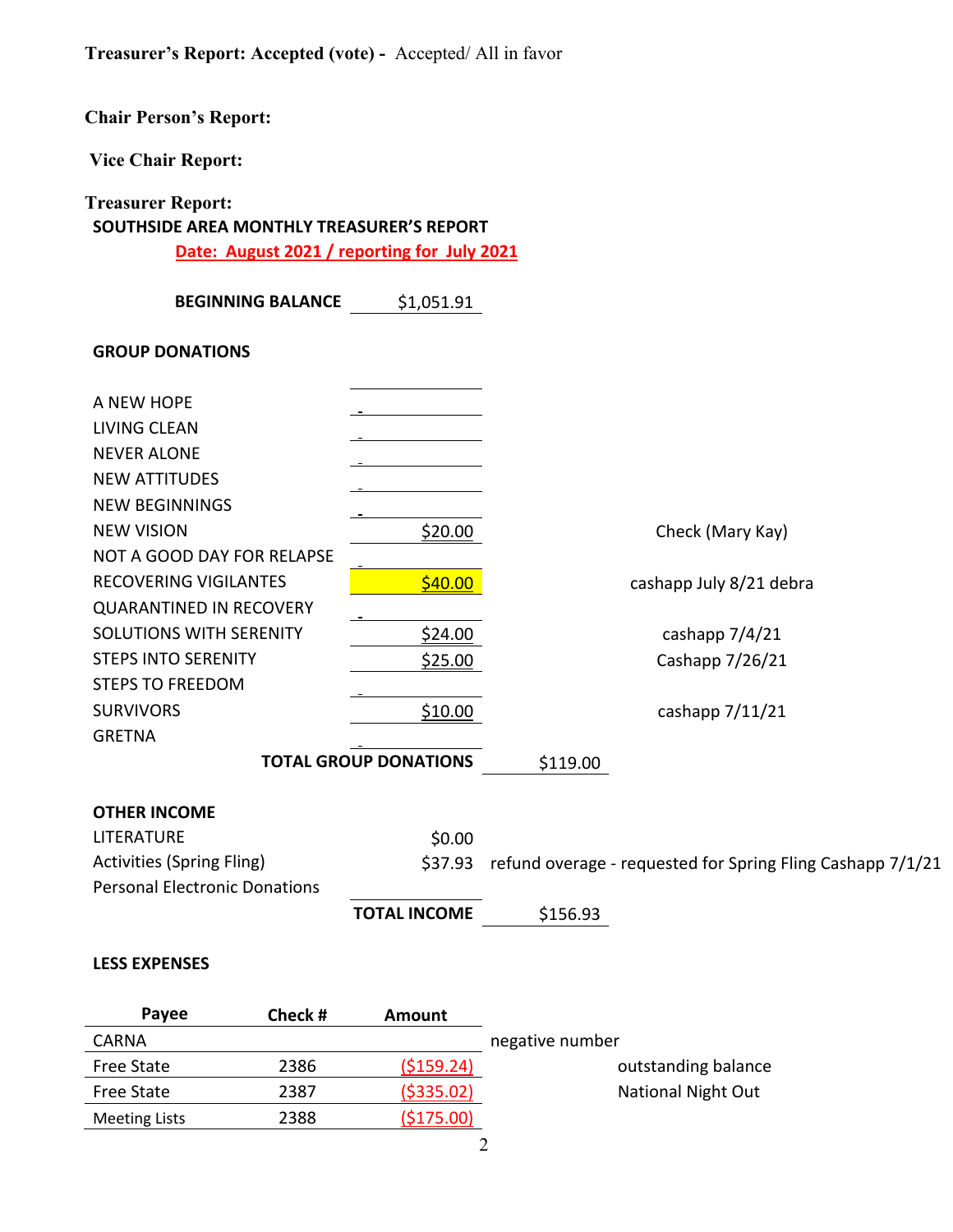|                                                           | <b>Total Expenditures</b> | (5494.26)               |
|-----------------------------------------------------------|---------------------------|-------------------------|
| <b>ENDING BANK BALANCE</b><br><b>LESS PRUDENT RESERVE</b> |                           | \$539.58<br>( \$800.00) |
| <b>TOTAL AVAILABLE</b>                                    |                           | ( \$260.42)             |
| TOTAL AVAILABLE WITHOUT LITERATURE                        |                           | \$0.00                  |

| <b>SOUTHSIDE</b><br><b>AREA BUDGET</b><br>REPORT 2021 |            |            |            |            |            |            |            |            |
|-------------------------------------------------------|------------|------------|------------|------------|------------|------------|------------|------------|
| Summary                                               | Jan        | Feb        | Mar        | Apr        | May        | Jun        | Jul        | Aug        |
| <b>Opening Bank</b><br><b>Balance</b>                 | \$1,447.67 | \$1,117.67 | \$1,010.82 | \$1,320.01 | \$1,568.61 | \$1,028.95 | \$914.07   | \$1,051.91 |
|                                                       |            |            |            |            |            |            |            |            |
| <b>Total Income</b>                                   | \$48.25    | \$28.52    | \$263.05   | \$192.75   | \$48.25    | \$102.12   | \$137.84   | \$116.93   |
| <b>Total</b>                                          |            |            |            |            |            |            |            |            |
| <b>Expenditures</b>                                   | \$213.25   | \$78.13    | \$110.12   | \$68.45    | \$150.00   | \$217.00   | \$494.26   | \$669.26   |
| <b>Totals</b>                                         | \$165.00   | \$49.61    | \$152.93   | \$124.30   | \$101.75   | \$114.88   | \$356.42   | \$552.33   |
| <b>Ending Bank</b>                                    |            |            |            |            |            |            |            |            |
| <b>Balance</b>                                        | \$1,117.67 | \$1,010.82 | \$1,320.01 | \$1,568.61 | \$1,365.11 | \$914.07   | \$1,051.91 | \$499.58   |
|                                                       |            |            |            |            |            |            |            |            |
| Income                                                |            |            |            |            |            |            |            |            |
| Group                                                 |            |            |            |            |            |            |            |            |
| Donations                                             | \$48.25    | \$28.52    | \$141.30   | \$138.92   | \$48.25    | \$95.12    | \$81.84    | \$79.00    |
| Literature                                            | \$0.00     | \$0.00     | \$0.00     | \$0.00     | \$0.00     | \$0.00     | \$0.00     | \$0.00     |
| Other income                                          | \$0.00     | \$0.00     | \$121.75   | \$53.83    | \$0.00     | \$7.00     | \$56.00    | \$37.93    |
| <b>Total Income</b>                                   | \$48.25    | \$28.52    | \$263.05   | \$192.75   | \$48.25    | \$102.12   | \$137.84   | \$116.93   |
|                                                       |            |            |            |            |            |            |            |            |
| <b>Expenditures</b>                                   |            |            |            |            |            |            |            |            |
|                                                       |            |            |            |            |            |            |            |            |
| Zoom                                                  | \$0.00     | \$0.00     | \$0.00     | \$0.00     | \$0.00     | \$0.00     | \$0.00     | \$0.00     |
| H&I Exp.                                              | \$0.00     | \$0.00     | \$0.00     | \$0.00     | \$0.00     | \$0.00     | \$0.00     | \$0.00     |
| Helpline/Phone                                        | \$0.00     | \$0.00     | \$0.00     | \$0.00     | \$0.00     | \$0.00     | \$0.00     | \$0.00     |
| Pr Copy/Exp/Lit                                       | \$0.00     | \$0.00     | \$0.00     | \$0.00     | \$0.00     | \$0.00     | \$0.00     | \$0.00     |
| <b>Meeting Lists</b>                                  | \$18.95    | \$0.00     | \$0.00     | \$68.45    | \$0.00     | \$0.00     | \$0.00     | \$175.00   |
| Policy Exp                                            | \$0.00     | \$0.00     | \$0.00     | \$0.00     | \$0.00     | \$0.00     | \$0.00     | \$0.00     |
| PO Box Rental                                         | \$0.00     | \$0.00     | \$0.00     | \$0.00     | \$0.00     | \$0.00     | \$0.00     | \$0.00     |
| ASC/Sec Exp                                           | \$0.00     | \$0.00     | \$0.00     | \$0.00     | \$0.00     | \$0.00     | \$0.00     | \$0.00     |
| <b>Reg Donation</b>                                   | \$78.13    | \$110.12   | \$0.00     | \$0.00     | \$0.00     | \$0.00     | \$0.00     | \$0.00     |
| <b>RCM Travel</b>                                     | \$0.00     | \$0.00     | \$0.00     | \$0.00     | \$0.00     | \$0.00     | \$0.00     | \$0.00     |
| Literature                                            | \$0.00     | \$0.00     | \$0.00     | \$0.00     | \$0.00     | \$0.00     | \$0.00     | \$494.26   |
| Returned<br>Check                                     | \$0.00     | \$0.00     | \$0.00     | \$0.00     | \$0.00     | \$0.00     | \$0.00     | \$0.00     |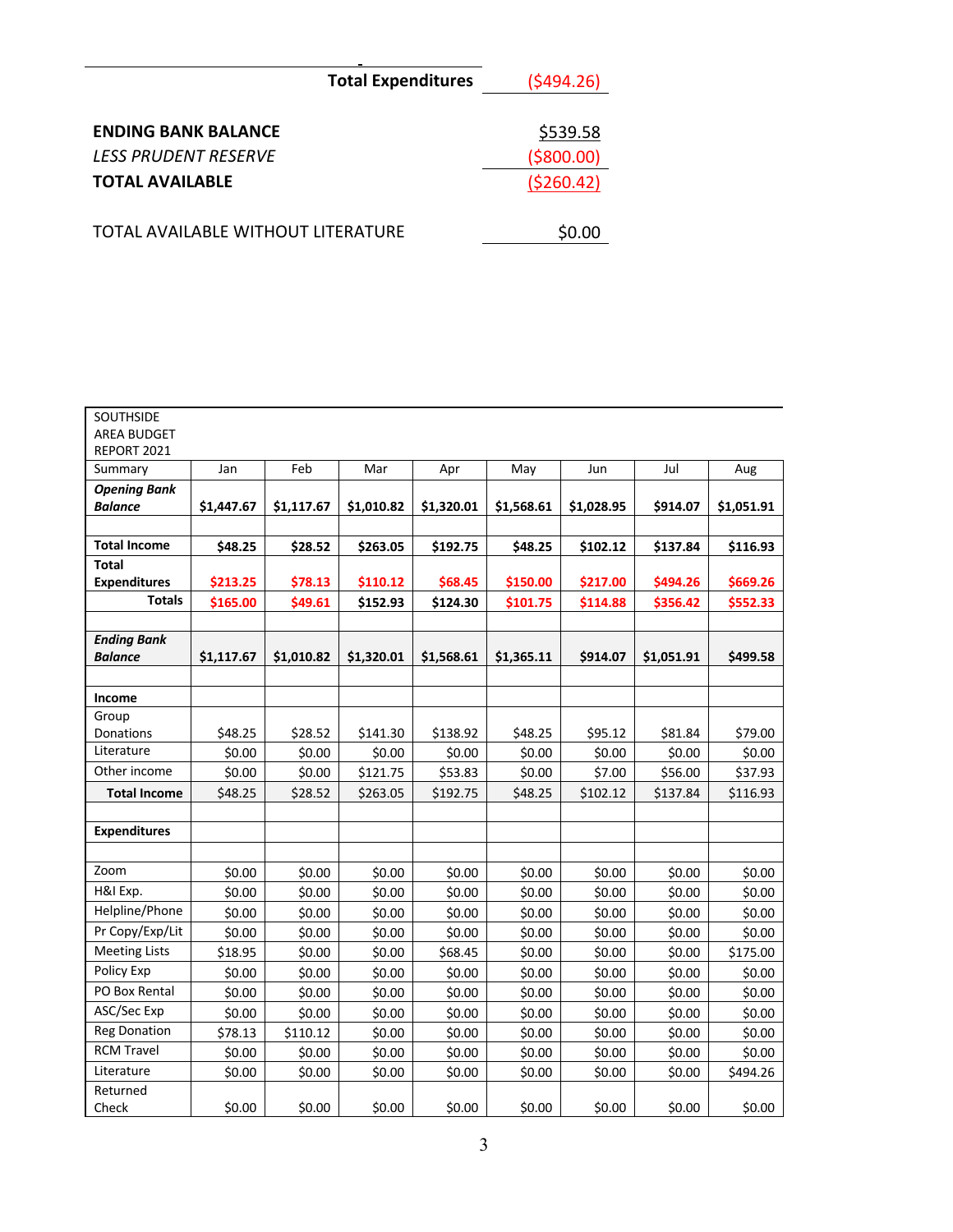| Website                             | \$0.00  | \$0.00   | \$0.00 | \$0.00  | \$0.00 | \$117.00 | \$0.00 | \$0.00   |
|-------------------------------------|---------|----------|--------|---------|--------|----------|--------|----------|
| <b>Activities</b>                   | \$0.00  | \$0.00   | \$0.00 | \$0.00  | \$0.00 | \$100.00 | \$0.00 | \$0.00   |
| Rent                                | \$0.00  | \$0.00   | \$0.00 | \$0.00  | \$0.00 | \$0.00   | \$0.00 | \$0.00   |
|                                     | \$0.00  | \$0.00   | \$0.00 | \$0.00  | \$0.00 | \$0.00   | \$0.00 | \$0.00   |
| <b>Total</b><br><b>Expenditures</b> | \$97.08 | \$110.12 | \$0.00 | \$68.45 | \$0.00 | \$217.00 | \$0.00 | \$669.26 |

#### Cash App Report

| . .<br><b>Transaction</b><br><b>ID</b> | <b>Date</b>                          | <b>Transaction</b><br><b>Type</b> | <b>Currency</b> | Amount   Fee |        | <b>Net</b><br>Amount | <b>Status</b>                      | <b>Notes</b>          | Name of<br>sender/receiver | <b>Account</b> |
|----------------------------------------|--------------------------------------|-----------------------------------|-----------------|--------------|--------|----------------------|------------------------------------|-----------------------|----------------------------|----------------|
| z2yed4ri                               | 2021-07-26<br>12:04:47<br><b>EDT</b> | Cash out                          | <b>USD</b>      | $-$ \$35.00  | \$0.00 | $-$ \$35.00          | <b>TRANSFER</b><br><b>SENT</b>     |                       |                            | Your Cash      |
| wja6ast                                | 2021-07-26<br>06:24:37<br><b>EDT</b> | Received<br>P <sub>2</sub> P      | <b>USD</b>      | \$25.00      | \$0.00 | \$25.00              | <b>PAYMENT</b><br><b>DEPOSITED</b> | step Into<br>Serenity | <b>Christine Hall</b>      | Your Cash      |
| cgf12ey                                | 2021-07-11<br>09:08:33<br><b>EDT</b> | Received<br>P <sub>2</sub> P      | <b>USD</b>      | \$10.00      | \$0.00 | \$10.00              | <b>PAYMENT</b><br><b>DEPOSITED</b> |                       | Lawson Williams            | Your Cash      |

#### **Venmo Report**

| ------- ---- p - - -    |                      |          |                                             |                          |                 |                   |                                                        |                      |                   |
|-------------------------|----------------------|----------|---------------------------------------------|--------------------------|-----------------|-------------------|--------------------------------------------------------|----------------------|-------------------|
|                         |                      |          |                                             |                          |                 |                   |                                                        |                      |                   |
| Datetime                | Type                 | Status   | Note                                        | From                     | To              | Amount<br>(total) | Destination                                            | Beginning<br>Balance | Ending<br>Balance |
|                         |                      |          |                                             |                          |                 |                   |                                                        | \$0.00               |                   |
| 2021-07-<br>01T14:31:21 | Payment              | Complete | Quarantined in<br>recovery July<br>donation | Kim<br><b>BuleyAdams</b> | Southside<br>NA | \$25.00           | Venmo<br>balance                                       |                      |                   |
| 2021-07-<br>01T14:34:45 | Standard<br>Transfer | Issued   |                                             |                          |                 | \$25.00           | <b>CARTE</b><br>R BANK<br>&<br><b>TRUST</b><br>$*1001$ |                      |                   |
|                         |                      |          |                                             |                          |                 |                   |                                                        |                      | \$0.00            |

#### **RCM Report:**

No report

### **Alt RCM Report:**

Hello Family,

Since nothing has changed I basically have the same report. I have still not received the minutes from our last meeting, signed up for them again this am. I didn't receive the confirmation email from that attempt. I have attached a flyer from a up coming events, wasn't sure if they were on our website or not. Our Regional Subcommittes meet on 7/17 from 10 am to 2pm. Our next Regional Meeting is on 8/21 from 11 am to 5 pm which I will attend. If you are interested in attending any of ths, you can find the Zoom information on the regional website.

In Loving Service. Paul H. alt rcm

### **H&I Report:**

Greetings,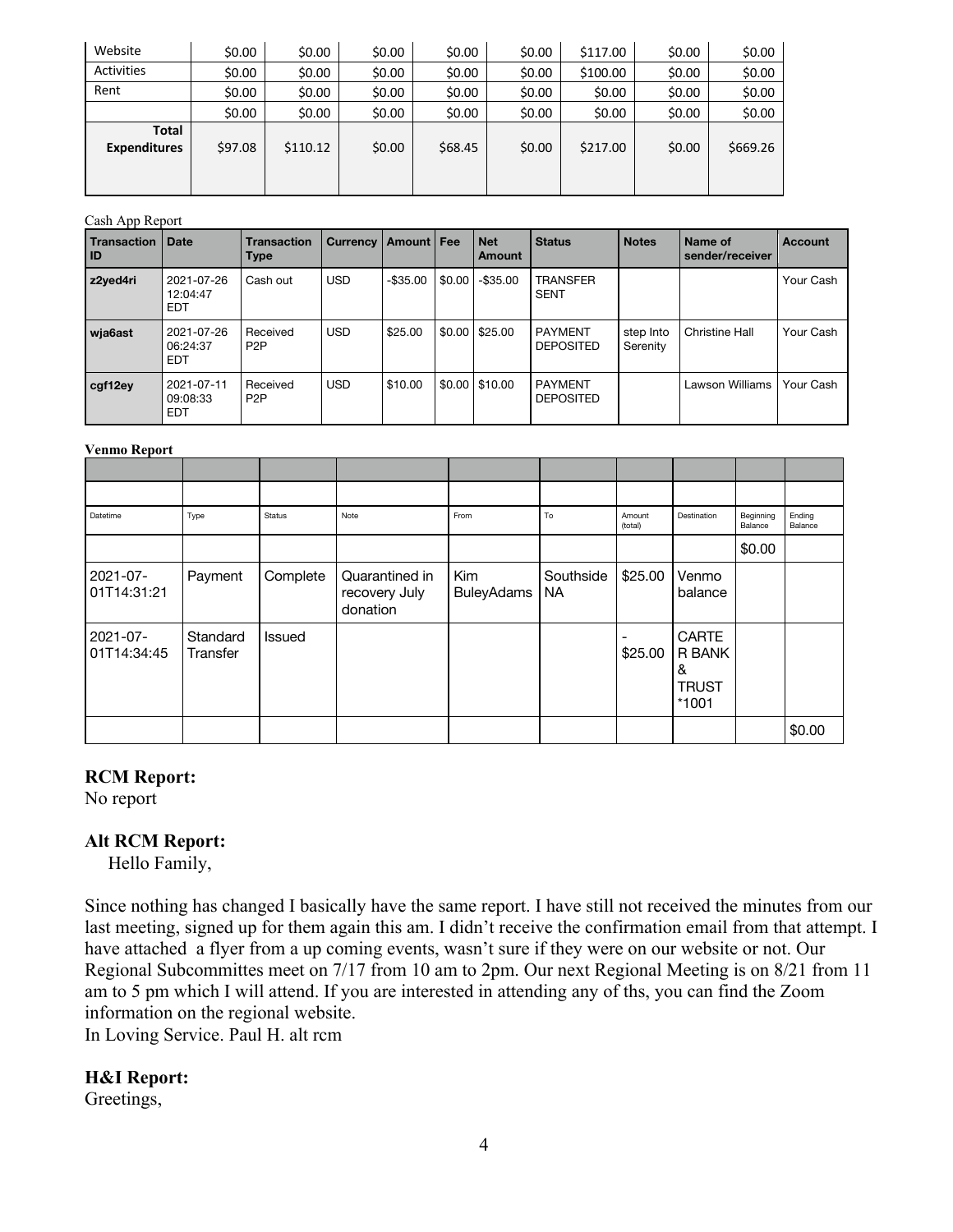All is well with H&I We are currently needing support for our subcommittee which meets the 3rd saturday of the month at 2pm on Zoom currently. Once again we will try to have another orientation for current volunteers mainly for the women who are still interested in going into the annex. More will be revealed by our next area on a date and time. I have not yet reached out to southern virginia however Barb provided me with a contact name to work with. I will be reaching out to them in the coming weeks so i can arrange a volunteer orientation for those interested in going into the facility. I will present my findings at next area. I do need some suggestions on how to get readings for the men's facilities without violating copyright infringement on our literature perhaps through donations. Out of 15 volunteers orientated at the last orientation only 4 that I know of have received their green cards.I will be reaching out to volunteers via text to check for the green cards. In loving Service,

Deborah C H&I Chair SSANA

### **Literature:**

I have received the information from Nancy that I needed to move forward as literature Chair. In loving service, Callie

## **Activities:**

Activities Sub-committee meets the last Saturday of the month from 9-10:30 am. Upcoming event is the Unity Day event.

## **PR Report:**

verbal report: PR did a presentation for a facility called Calm Source in Danville because they are trying to start a meeting. National Night Out is coming up this Tuesday. Meeting lists have been received and distributed.

ILS, Cameron

### **Phone Carrier Report:**

Greetings family, Pretty busy this month! Fielded 21 calls throughout July, 11 of which were from addicts seeking recovery! We DO RECOVER! In loving service, Christine H

### **Policy Chair Report:**

Verbal report: Sub-committees WILL MEET AT 1:00PM on September 12, 2021, prior to ASC meeting to read the Area policy together and discuss any changes that need to be made to our policy.

Website Report: No report

### GSR Reports:

| Name |                   |         |                                                    | Representative Donation Report – Written or Verbal |
|------|-------------------|---------|----------------------------------------------------|----------------------------------------------------|
|      | 1. A New Hope     | absent  | $\boldsymbol{\mathsf{S}}$ 0                        | No report                                          |
|      | 2. Living Clean   | present | $\boldsymbol{\mathsf{S}}\,\boldsymbol{\mathsf{0}}$ | written                                            |
|      | 3. New Attitudes  | absent  | $\boldsymbol{\mathsf{S}}$ 0                        | No report                                          |
|      | 4. New Beginnings | Absent  | $\boldsymbol{\mathsf{S}}\,\boldsymbol{\mathsf{0}}$ | No report                                          |
|      | 5. New Vision     | present | \$0                                                | No report                                          |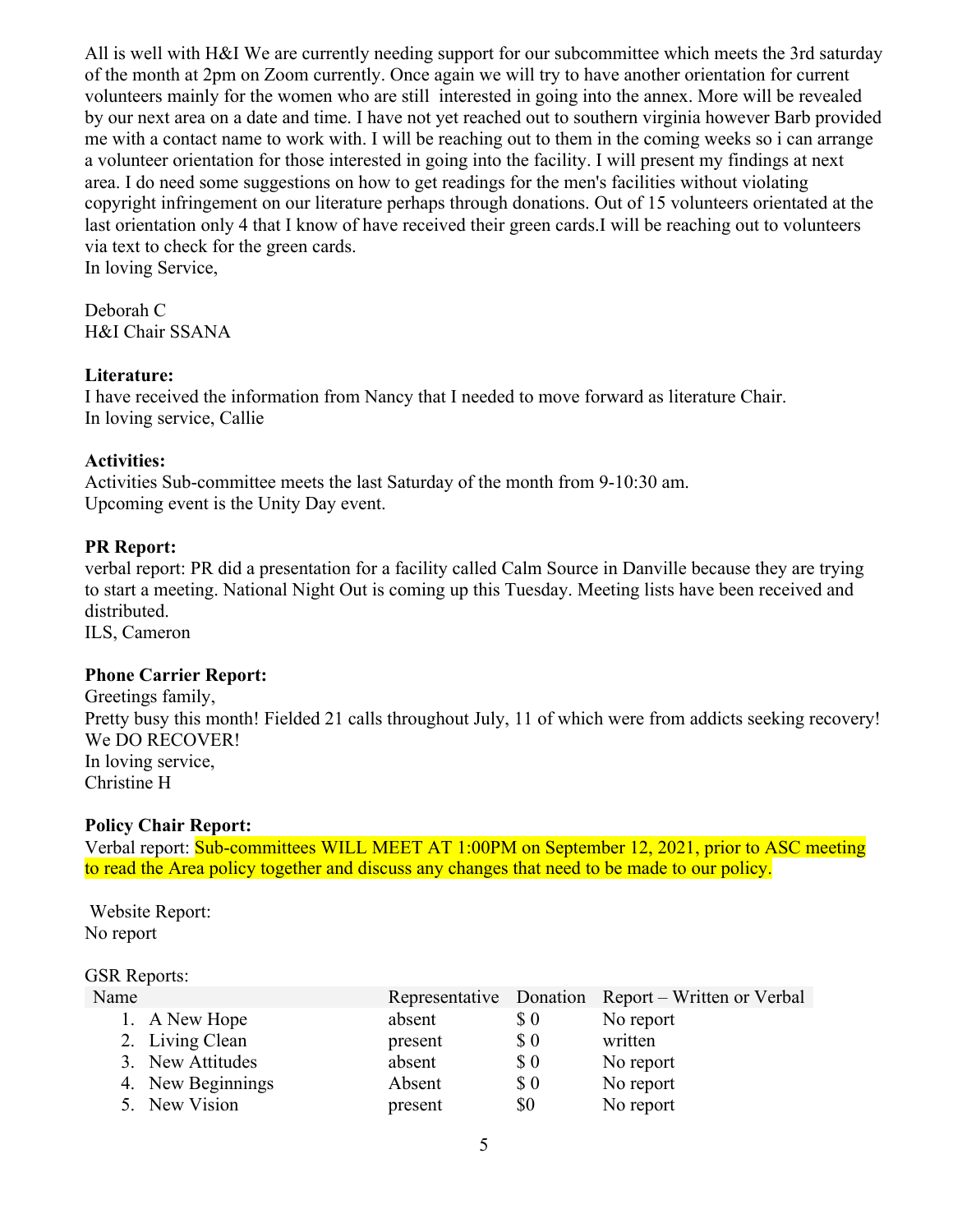| 6. Not A Good Day For Relapse | present | \$42.00                                            | Verbal    |
|-------------------------------|---------|----------------------------------------------------|-----------|
| 7. Recovering Vigilantes      | present | $\boldsymbol{\mathsf{S}}\,\boldsymbol{\mathsf{0}}$ | No report |
| 8. Quarantined In Recovery    | present | $\pmb{\mathcal{S}}$ 0                              | written   |
| 9. Solutions With Serenity    | absent  | <b>SO</b>                                          | No report |
| 10. Steps Into Serenity       | present | \$20.00                                            | no report |
| 11. Steps to Freedom          | absent  | \$0                                                | No report |
| 12. Survivors                 | absent  | $\pmb{\mathcal{S}}$ 0                              | No report |
| 13. Gretna N.A.               | present | $\boldsymbol{\mathsf{S}}$ 0                        | verbal    |

### **A New Hope:**

### **Living Clean the Journey Continues:**

Made a motion to suspend fun flow to region while PR looks into what it would cost for a billboard.

Made a motion to start meetings in person to promote unity.

No donation

**New Attitudes:**

**New Beginnings:**

**New Vision:**

#### **Not A Good Day For Relapse:**

Verbal report: The group is doing well. They have ordered literature and made a \$42.00 donation to ASC

#### **Recovering Vigilantes:**

Verbal report: Group is doing well. A Home group member will be celebrating on August 4th and also on August 25th Nancy will be celebrating 10 miracle years.

#### **Quarantined in Recovery:**

The group meets on Monday, Wednesday and Friday at 5pm via zoom. We ask that you please support this group. We are in need of Chair people.

**Solutions With Serenity:**

**Steps Into Serenity:**

**Survivors:**

**Gretna N.A.:**  verbal report: Group desperately needs support

**OLD BUSINESS:** No old business.

**NEW BUSINESS:** Living Clean home group brought 2 motions to ASC.

**Motion #1** was for ASC to begin meeting in person beginning January 1, 2022 to promote unity. Intent: To serve our primary purpose Made by: Living Clean